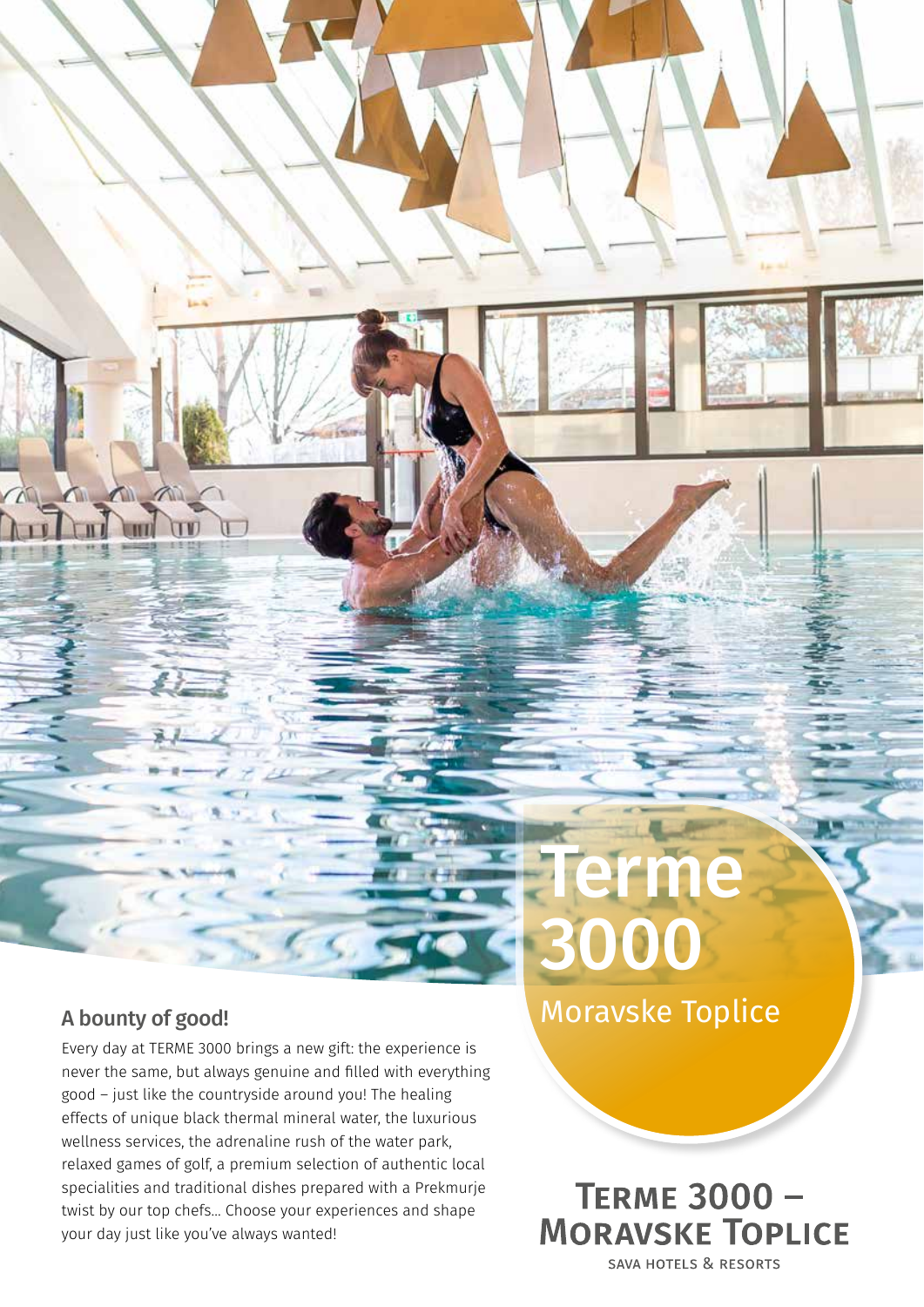6

3

2

 $-11111$ 

1

5

4

8

<u>9</u>

A children's corner and activities with the resort mascot Viki the Stork during the school holidays





A 50-year tradition of drawing black thermal mineral water



## Black thermal mineral water:

- For joint problems
- For post-injury and post-operative recovery of the locomotor system
- For non-infectious skin diseases
- For rheumatic conditions
- For osteoporosis
- For gynaecological diseases
- Its power is aptured in cosmetics Thermalium

5266  $m^2$  of water surfaces, 28 outdoor and indoor pools

# Terme 3000 – Moravske Toplice











1. Hotel Livada Prestige 2. Hotel Ajda 4. Appartment Village 5. Golf course Livada

6. Water Park Terme 3000 7. Camping Terme 3000 8. Tourist Village 8. Prekmurska vas Ajda